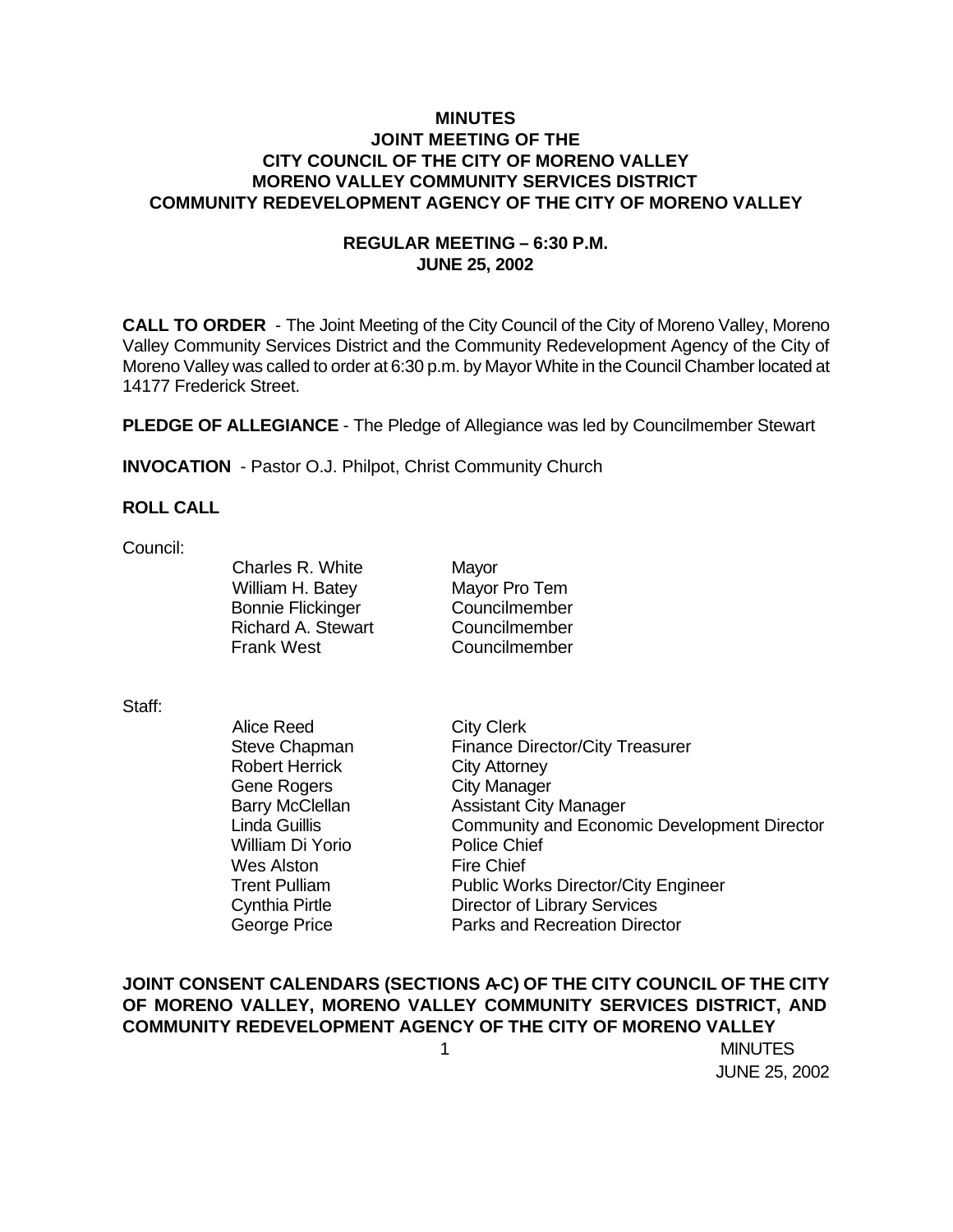Mayor White opened the agenda items for the Consent Calendars for public comments.

Diane Veik - 637 Markham St., Perris (Item A4)

1) Spoke in support of traffic signal at Krameria and Kitching

Marisol Russell - 25152 Pebble Creek Way (Item A4)

Spoke in support of traffic signal at Krameria and Kitching

### Renonah McGee – 25181 Graylag Circle (Item A4)

1) Spoke in support of traffic signal at Krameria and Kitching

Michael Bazan – 975 W. Morgan St., Perris (Item A4)

1) As the Director of Safety Services for Val Verde School District, he strongly supports a traffic signal at Krameria and Kitching

Ray Hosman – Address matter of record (Item A6)

1) Requested an explanation of CPI increase for Waste Management services

Councilmember West made a motion, seconded by Councilmember Flickinger to approve the Consent Calendars in their entireties. Motion carried 5-0. Roll call vote.

## **A. CONSENT CALENDAR** - **CITY COUNCIL**

- A1. ORDINANCES FIRST READING BY TITLE ONLY Waived reading of all Ordinance Introductions and read by title only.
- A2. MINUTES REGULAR MEETING OF MAY 28, 2002 Approved as submitted.
- A3. AUTHORIZATION TO AWARD THE CONSTRUCTION CONTRACT FOR THE ATWOOD AVENUE IMPROVEMENTS FROM HEACOCK STREET TO INDIAN STREET, PROJECT NO. 00-89277420 Awarded the construction contract for the Atwood Avenue Improvements from Heacock Street to Indian Street to Vance Corporation, 2271 North Locust Avenue, Rialto, California 92377, the lowest responsible bidder; authorized the Mayor to execute a contract agreement with Vance Corporation; and authorized the issuance of a Purchase Order to Vance Corporation in the amount of \$769,942 (the bid amount plus 10% contingency) when the contract has been signed by all parties (Account No. 144.68421).
- A4. RATIFICATION OF GRANT APPLICATION SUBMITTALS FOR THE SAFE ROUTES TO SCHOOL PROGRAM, BICYCLE AND PEDESTRIAN FACILITIES PROGRAM, AND BICYCLE TRANSPORTATION ACCOUNT PROGRAM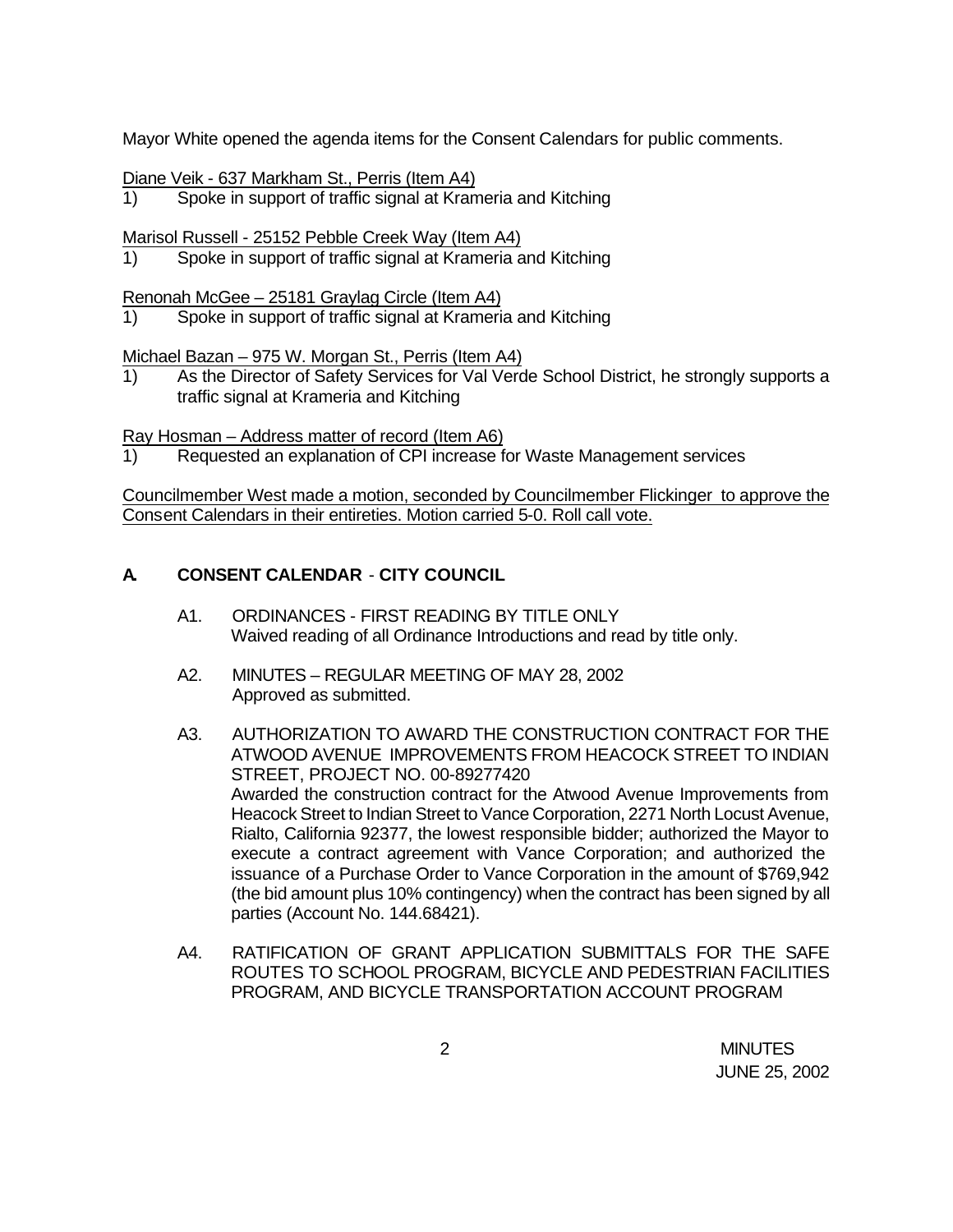Ratified the submittal of grant applications for the Safe Routes to School (SR2S) Program, Bicycle and Pedestrian Facilities (SB 821) Program, and Bicycle Transportation Account (BTA) Program.

- A5. TITLE TRANSFER TO EXCESS PROPERTY CREATED BY THE EXTENSION OF CALLE SAN JUAN DE LOS LAGOS TO NEWHOPE STREET Authorized the Mayor to sign the Lot Line Adjustment and direct staff to process the documents in accordance with the Subdivision Map Act; authorized the Mayor to sign the Offer to Purchase Excess Property created by the extension of Calle San Juan De Los Lagos to Newhope Street; and authorized the Mayor to sign the Quitclaim Deed transferring the City's title interest in the property described in the Lot Line Adjustment to Joseph Bunker and direct the City Clerk to record said Quitclaim Deed.
- A6. WASTE MANAGEMENT OF THE INLAND EMPIRE FY 2002/03 RATE ADJUSTMENT Received and filed the report on the Waste Management of the Inland Empire proposed FY 2002/03 Rate Adjustment.
- A7. AWARD OF ANNUAL COPIER AGREEMENT TO XEROX CORPORATION Awarded the annual copier agreement to Xerox Corporation as being in the best interest of the City.
- A8. APPROVAL OF FINAL MAP 30317 SINGLE FAMILY RESIDENTIAL PROJECT, AND ACCEPT AGREEMENT & BONDS FOR PUBLIC RIGHT-OF-WAY IMPROVEMENTS, SOUTH SIDE OF IRIS AVENUE, WEST OF LASSELLE STREET – K. HOVANIAN FORECAST HOMES, INC. Approved Final Map 30317, authorized the City Clerk to sign the map and transmit said map to the County Recorder's Office for recordation; accepted the bonds and Agreement for Public Improvements; authorized the Mayor to execute the agreement; and directed the City Clerk to forward the signed agreement to the County Recorder's Office for recordation.
- A9. REQUEST FOR STREET NAME CHANGE ADOPT RESOLUTION NO. 2002- 47, A RESOLUTION OF THE CITY COUNCIL CHANGING THE STREET NAME OF FRANKHALE ROAD TO JENNINGS COURT, BEGINNING AT MORTON ROAD AND EXTENDING A DISTANCE OF 900 FEET EASTERLY Adopted Resolution No. 2002-47, A Resolution of the City Council Changing the Street Name of Frankhale Road to Jennings Court, beginning at Morton Road and Extending a Distance of 900 feet easterly.

#### Resolution No. 2002-47

A Resolution of the City Council of the City of Moreno Valley, California, Changing the Name of Frankhale Road to Jennings Court, Beginning at Morton Road and Extending a Distance of 900 Feet Easterly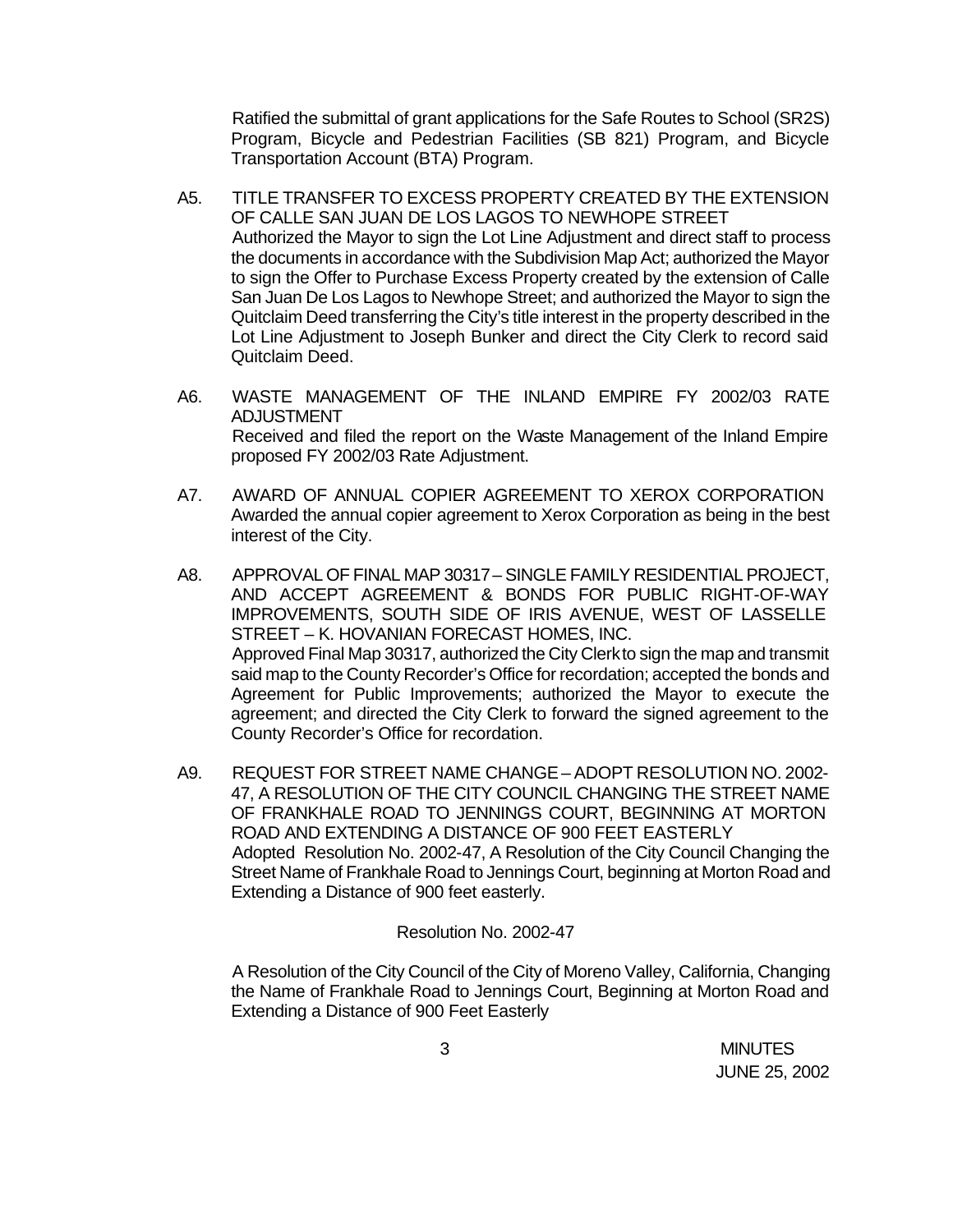A10. WARRANT REPORT – MAY 2002 Adopted Resolution No. 2002-49, approving the Warrant Report, dated May 2002 in the total amount of \$9,501,254.20.

### Resolution No. 2002-49

A Resolution of the City Council of the City of Moreno Valley, California, Approving the Warrant Report Dated May 31, 2002

A11. AUTHORIZATION TO AWARD THE CONSTRUCTION CONTRACT FOR THE DRACAEA AVENUE IMPROVEMENTS FROM HEACOCK STREET TO PERRIS BOULEVARD, PROJECT NO. 00-92774 Awarded the construction contract to E.G.N. Construction, Inc., 1549 East Grand Avenue, Pomona, California 91766, the lowest responsible bidder; authorized the Mayor to execute a contract with E.G.N. Construction, Inc.; authorized the issuance of a Purchase Order for E.G.N. Construction, Inc. in the amount of \$795,612.29 (the amount of bid plus 10% contingency), when the Contract has been signed by all parties (Account Nos. 143.68420 and 892.81621); and approved the street closure of Dracaea Avenue in two phases, between Heacock Street and Indian Street for approximately three (3) months, and between Indian Street and Perris Boulevard for approximately three (3) months.

# **B. CONSENT CALENDAR** - **COMMUNITY SERVICES DISTRICT**

- B1. ORDINANCES FIRST READING BY TITLE ONLY Waived reading of all Ordinance Introductions and read by title only.
- B2. MINUTES REGULAR MEETING OF MAY 28, 2002 Approved as submitted.

## **C. CONSENT CALENDAR** - **COMMUNITY REDEVELOPMENT AGENCY**

- C1. ORDINANCES FIRST READING BY TITLE ONLY Waived reading of all Ordinance Introductions and read by title only.
- C2. MINUTES REGULAR MEETING OF MAY 28, 2002 Approved as submitted.

### **D. PUBLIC HEARINGS**

D1. DELINQUENT RESIDENTIAL SOLID WASTE ACCOUNTS

Mayor White opened the public testimony portion of the public hearing; there being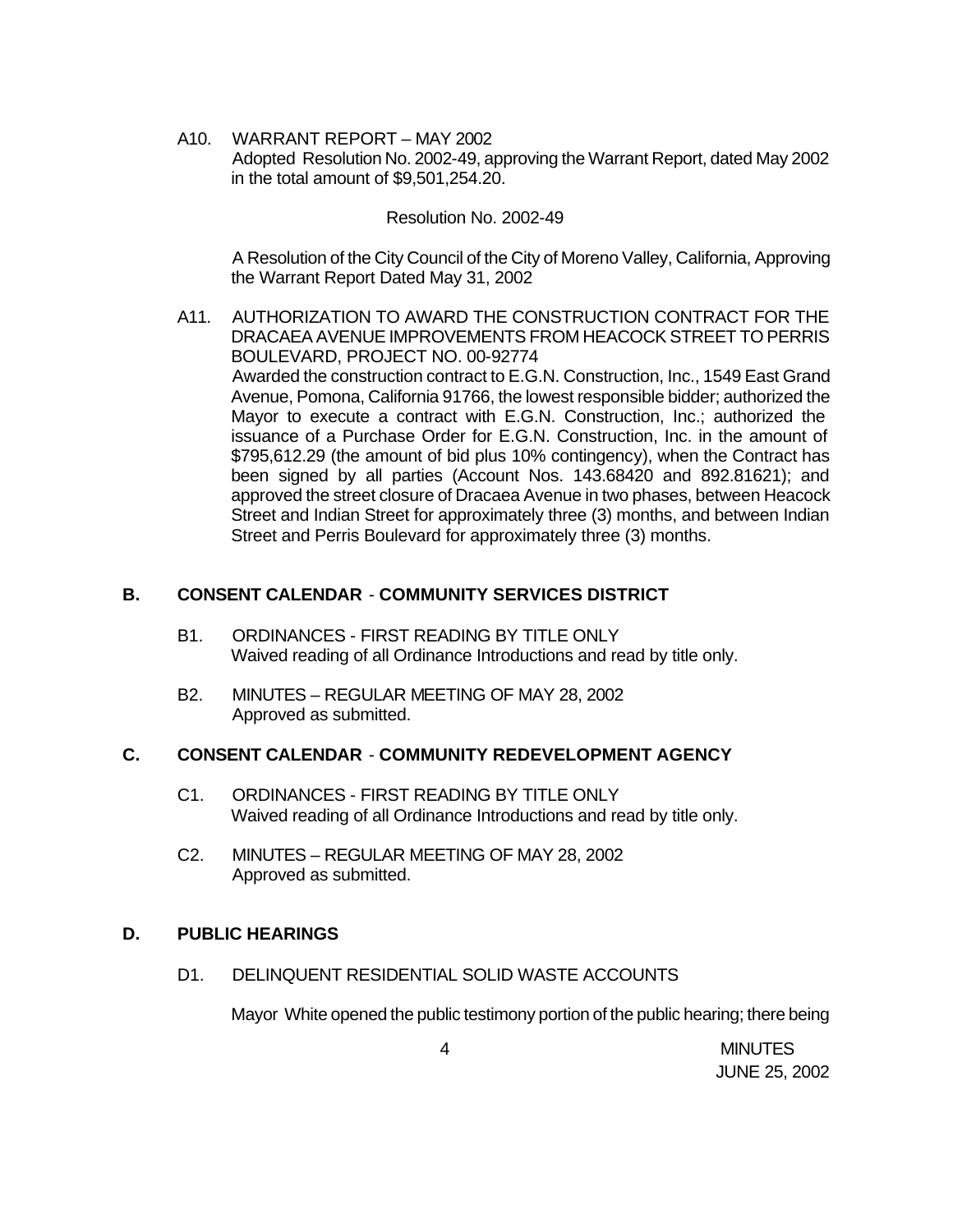none, public testimony was closed.

Councilmember Stewart made a motion, seconded by Councilmember West to approve placing the submitted list of delinquent solid waste accounts, available in the City Clerk's office, on the 2002/2003 Riverside County property tax roll for collection; and directed the City Clerk to file with the Riverside County Auditor a certified copy of Resolution 2000-51 and the report as required by Section 5473.4 of the California Health and Safety Code and Section 6.02.030 of the City of Moreno Valley Municipal Code. Motion carried 4-1, Councilmember Flickinger abstaining. Roll call vote.

# **E. ITEMS REMOVED FROM CONSENT CALENDARS FOR DISCUSSION OR SEPARATE ACTION - NONE**

# **F. REPORTS**

F1. ADOPTION OF FY 2002-03 BUDGET AND RELATED ACTIONS (RESOLUTIONS NOS. 2002-37, CSD 2002-07 AND RDA 2002-04) (CONTINUED FROM MAY 28, 2002)

Mayor White opened the agenda item for public comments

Pete Bleckert – Address matter of record

- 1) Feels the Utility User's Tax repeal is being used as a scare tactic- stated there is a budget surplus
- 2) Franchise fees are a tax
- 3) Fire protection at MARB

Daryl Terrell – Address matter of record

1) Police department should be equipped with necessary personnel to enhance citywide traffic safety program by adding three additional officers

Councilmember Flickinger made a motion, seconded by Councilmember Stewart to amend "Attachment A" to add to the end of item # 2 the Accident Investigator position to be filled as soon as possible and to add the additional two positions, which are in budget issue page 76, two additional Patrol Officers, to be hired as soon as possible. Motion carried 5-0. Roll call vote.

## **RECESS; RECONVENE**

F1. (Continued)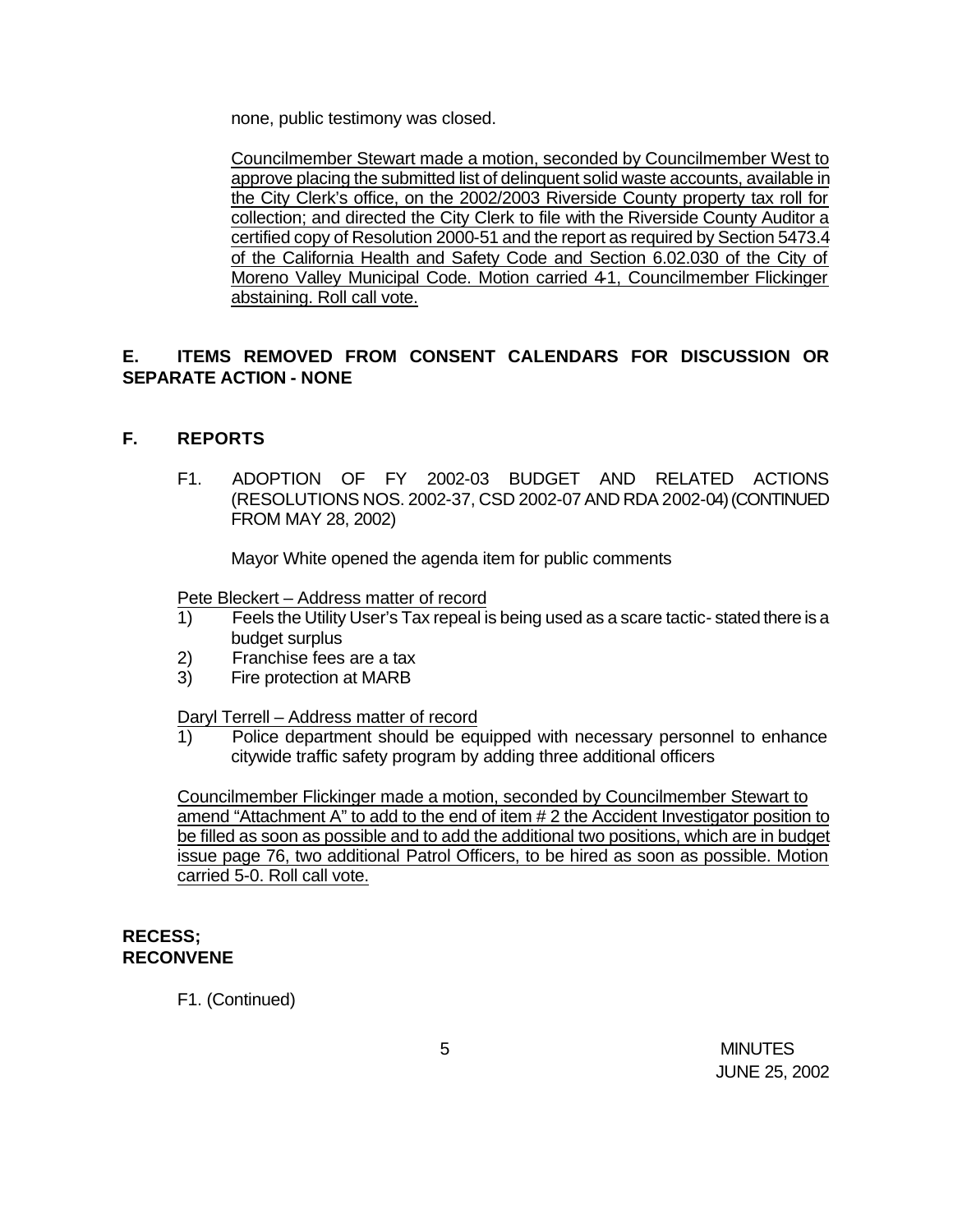Mayor White made a motion, seconded by Mayor Pro Tem Batey to appropriate \$20,000 for the start-up of the City Clerk's Records Management System for FY 2002/03. Motion carried 5-0. Roll call vote.

Mayor Pro Tem Batey made a motion, seconded by Councilmember Flickinger to adopt Resolution No. 2002-37, approving the Operating and Capital Budgets for the City of Moreno Valley for FY 2002/03. Motion carried 5-0. Roll call vote.

### Resolution No. 2002-37

A Resolution of the City Council of the City of Moreno Valley, California, Adopting the Operating and Capital Budgets for Fiscal Year 2002/03

Vice-President Batey made a motion, seconded by Boardmember Stewart to adopt Resolution No. CSD 2002–07, approving the Operating and Capital Budgets for the Community Services District of the City of Moreno Valley for FY 2002/03. Motion carried 5- 0. Roll call vote.

Resolution No. CSD 2002-07

 A Resolution of the Community Services District of the City of Moreno Valley, California, Adopting the Operating and Capital Budgets for Fiscal Year 2002/03

Vice-Chairman Batey made a motion, seconded by Agencymember West to adopt Resolution No. RDA 2002-04, approving the Operating and Capital Budgets for the Community Redevelopment Agency of the City of Moreno Valley for FY 2002/03. Motion carried 5-0. Roll call vote.

Resolution No. RDA 2002-04

A Resolution of the Community Redevelopment Agency of the City of Moreno Valley, California, Adopting the Operating and Capital Budgets for Fiscal Year 2002-03

Vice-President Batey made a motion, seconded by Boardmember Flickinger to approve the repayment of up to \$40,000,000 to the City of Moreno Valley by renewal of the Promissory Note, pursuant to the terms and conditions of the outstanding Promissory Note, the borrowing of up to \$40,000,000 pursuant to the terms and conditions of the Promissory Note, and the execution of the original of said note by the President of the Board of Directors, and the delivery of said executed note to the Treasurer of the City. Motion carried 5-0. Roll call vote.

Vice-Chairman Batey made a motion, seconded by Agencymember Flickinger to approve the repayment of up to \$40,000,000 to the City of Moreno Valley by renewal of the Promissory Note, pursuant to the terms and conditions of the outstanding Promissory Note, the borrowing of up to \$40,000,000 pursuant to the terms and conditions of the Promissory Note, and the execution of the original of said note by the Chairperson and Agency Members, and the delivery of said executed note to the Treasurer of the City.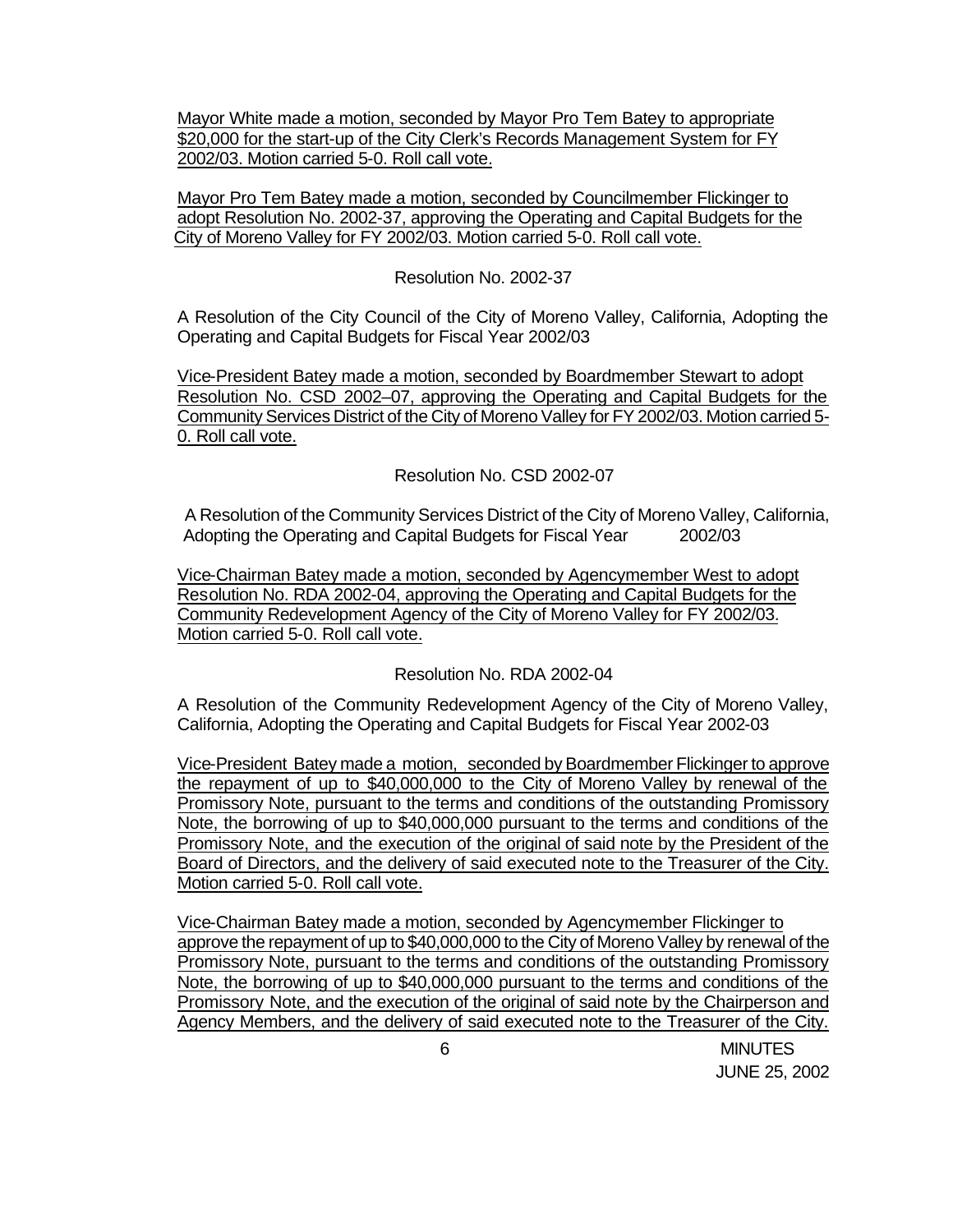Motion carried 5-0. Roll call vote.

Mayor Pro Tem Batey made a motion, seconded by Councilmember Stewart to adopt Resolution No. 2002-38, temporarily decreasing the City's utility user's tax for the primary energy provider of electricity, which is a Local Distribution Company (LDC) within the City of Moreno Valley, from the voter approved rate of 6.00% to 5.33% for a one-year period. Motion carried 5-0. Roll call vote.

## Resolution No. 2002-38

A Resolution of the City Council of the City of Moreno Valley, California, Temporarily Decreasing the City's Utility User's Tax Charged by the Local Distribution Company, Which is the Primary Energy Provider of Electricity

Mayor Pro Tem Batey made a motion, seconded by Councilmember Stewart to approve the FY 2002/03 Staffing Plan and Position Control Roster, as amended to show the Youth Opportunities Program Manager position as a Division Manager, which reflects the personnel allocations consistent with the FY 2002/03 Proposed Budget. Motion carried 5- 0. Roll call vote.

Mayor Pro Tem Batey made a motion, seconded by Councilmember Flickinger to approve the scheduled alternative budget amendments for FY 2002/03 as read by the Finance Director. Motion carried 5-0. Roll call vote.

F2. ADOPTION OF THE 2002 REVISED 10-YEAR CAPITAL PLAN (CONTINUED FROM MAY 28, 2002)

Mayor White opened the agenda item for public comments; there being none, public comments were closed.

Councilmember Flickinger made a motion, seconded by Mayor Pro Tem Batey to adopt the 2002 Revised 10-Year Capital Plan conditioned upon the discussion of the basic improvement of the aqueduct between Indian and Red Maple being returned to this Council's agenda and when the budget comes back to contain a report on estimated funding necessary and minor revisions made in the adoption of the FY 2002/2003 Budget; and make a finding that the document is consistent with AB 1600, California Mitigation Fee Act. Motion carried 5-0. Roll call vote.

F3. REPORT TO CONSIDER PUBLIC COMMENTS REGARDING MAIL BALLOT PROCEEDING FOR COMMUNITY SERVICES DISTRICT ZONE B (RESIDENTIAL STREET LIGHTING), ZONE D (PARKWAY LANDSCAPE MAINTENANCE) AND THE ANNUAL SERVICES CHARGES FOR TRACT 27251- 1 (AND ALL AFFECTED PHASES)

President White opened the agenda item for public comments; there being none,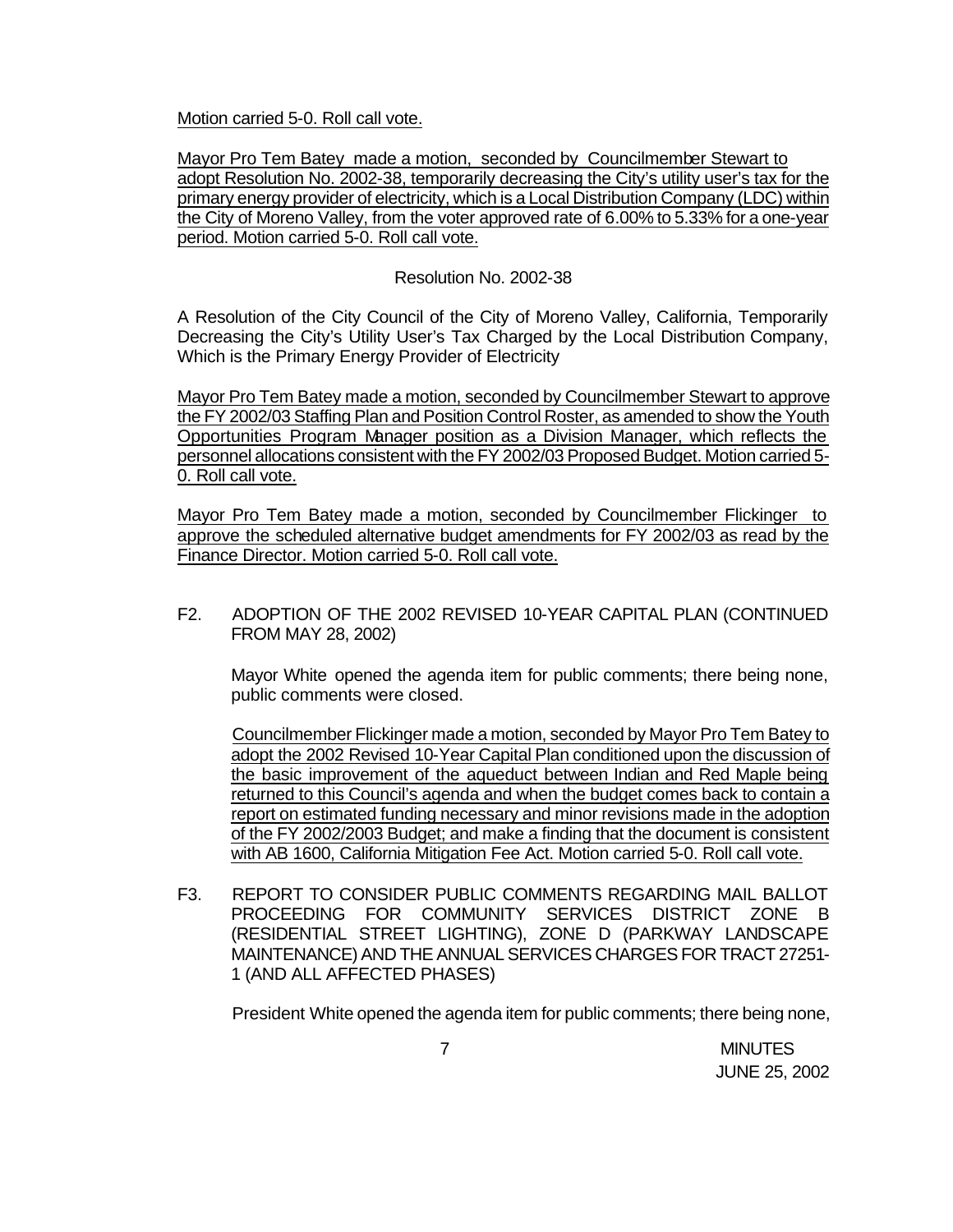public comments were closed.

Boardmember West made a motion, seconded by Vice-President Batey to receive and file the report. Motion carried unanimously.

F4. REPORT TO CONSIDER PUBLIC COMMENTS REGARDING COMMUNITY SERVICES DISTRICT ZONE B (RESIDENTIAL STREET LIGHTING) MAIL BALLOT PROCEEDING FOR TENTATIVE TRACT 30300 (AND ALL AFFECTED PHASES)

President White opened the agenda item for public comments; there being none, public comments were closed.

Vice-President Batey made a motion, seconded by Boardmember West to receive and file the report. Motion carried unanimously.

F5. REPORT TO CONSIDER PUBLIC COMMENTS REGARDING MAIL BALLOT PROCEEDING FOR COMMUNITY SERVICES DISTRICT ZONE B (RESIDENTIAL STREET LIGHTING), ZONE D (PARKWAY LANDSCAPE MAINTENANCE) AND THE ANNUAL SERVICE CHARGES FOR TRACT 19879 (AND ALL AFFECTED PHASES)

President White opened the agenda item for public comments; there being none, public comments were closed.

Vice-President Batey made a motion, seconded by Boardmember West to receive and file the report. Motion carried unanimously.

F6. GENERAL MUNICIPAL ELECTION – NOVEMBER 5, 2002

Mayor White opened the agenda item for public comments; there being none, public comments were closed.

Councilmember Stewart made a motion, seconded by Mayor Pro Tem Batey to adopt Resolution No. 2002-43, as revised. Motion carried 5-0. Roll call vote.

Resolution No. 2002-43

A Resolution of the City Council of the City of Moreno Valley, California, Calling and Giving Notice of the Holding of a General Municipal Election on Tuesday,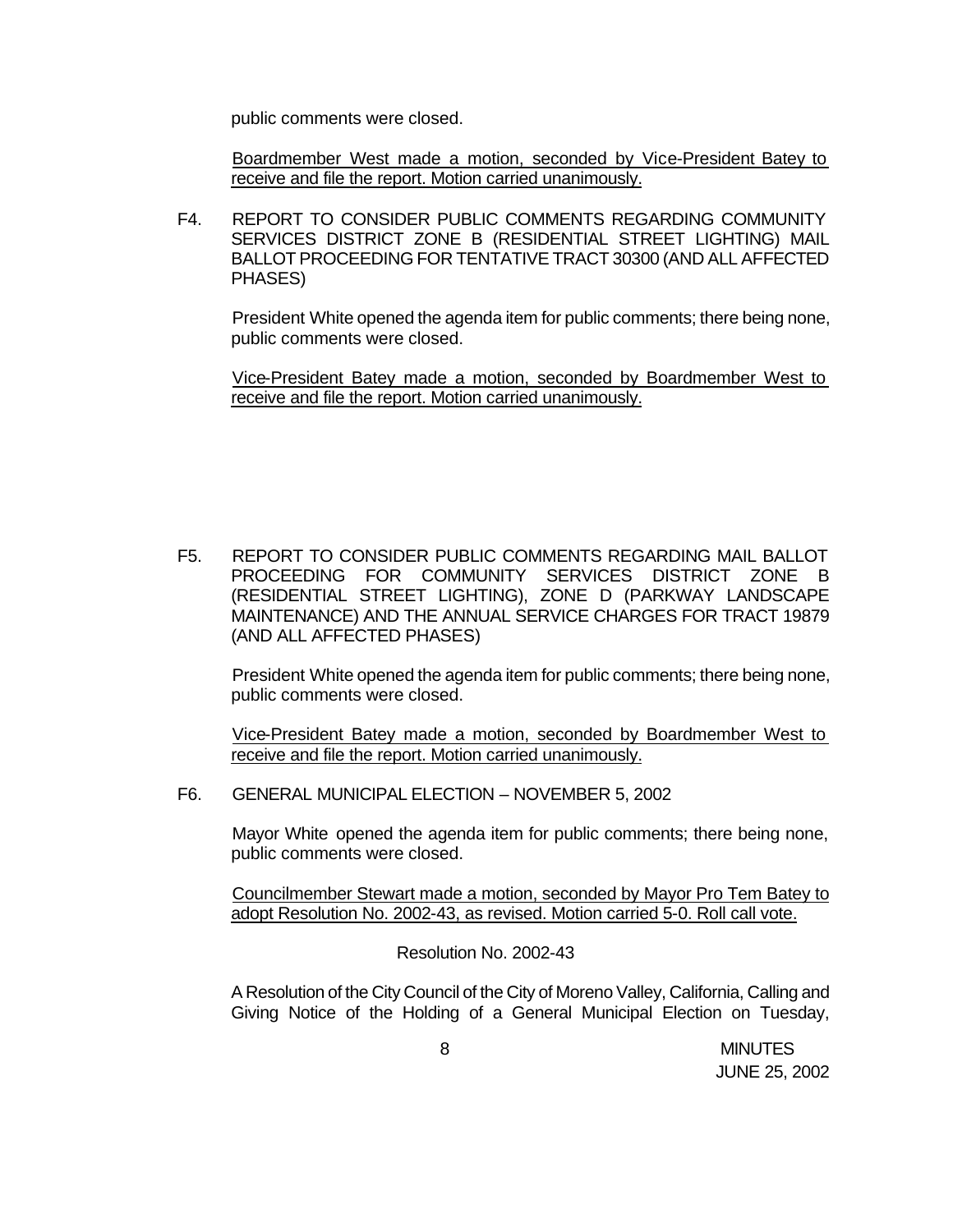November 5, 2002, of Certain Officers as Required by the Provisions of the Laws of the State of California Relating to General Law Cities and for the Submission of an Initiative Measure Relating to the City's Utility User's Tax; and Amending Resolution 2001-73 Regarding the Filing of Written Arguments

Councilmember Stewart made a motion, seconded by Mayor Pro Tem Batey to adopt Resolution No. 2002-44. Motion carried 5-0. Roll call vote.

#### Resolution No. 2002-44

A Resolution of the City Council of the City of Moreno Valley, California, Requesting the Board of Supervisors of the County of Riverside to Consolidate a General Municipal Election with the Statewide General Election to be Held on Tuesday, November 5, 2002, Pursuant to Section 10403 of the California Elections Code

Councilmember Stewart made a motion, seconded by Mayor Pro Tem Batey to adopt Resolution No. 2002-45. Motion carried 5-0. Roll call vote.

### Resolution No. 2002-45

A Resolution of the City Council of the City of Moreno Valley, California, Adopting Regulations for Candidates for Elective Office Pertaining to Candidates' Statements Submitted to the Voters for the Election to be Held on Tuesday, November 5, 2002

Councilmember Stewart made a motion, seconded by Councilmember West to authorize the City Clerk to submit the proposed resolutions to the Registrar of Voters, together with the Municipal Information Form, containing the most recent boundary changes of Council districts within the City. Motion carried 5-0. Roll call vote.

F7. ADOPT RESOLUTION 2002-46, AMENDING RESOLUTION NO. 2001-33 TO EXPAND MUNICIPALLY-OWNED UTILITY TO INCLUDE STORM WATER UTILITY SYSTEMS AS ONE OF THE AUTHORIZED SERVICES

Mayor White opened the agenda item for public comments; there being none, public comments were closed.

Councilmember Flickinger made a motion, seconded by Mayor Pro Tem Batey to adopt Resolution 2002-46 amending Resolution No. 2001-33 to include Storm Water Utility Systems as one of the authorized services. Motion carried 5-0. Roll call vote.

Resolution No. 2002-46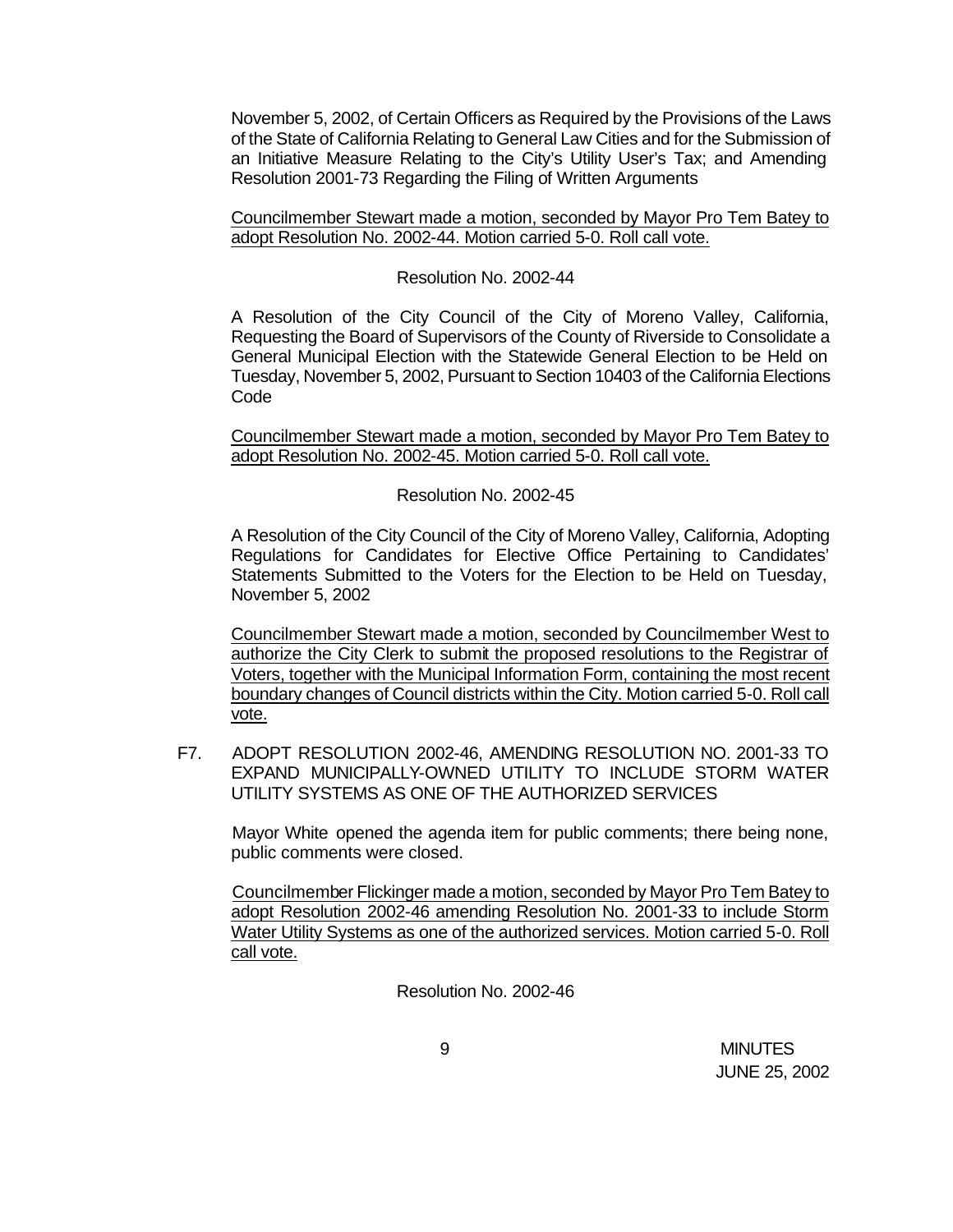A Resolution of the City Council of the City of Moreno Valley, California, Amending Resolution No. 2001-33 to Expand the Municipally-Owned Utility of Include Storm Water Utility Systems as One of the Authorized Services

F8. APPOINTMENTS TO THE CITY COUNCIL ADVISORY BOARDS AND COMMITTEES

Mayor White opened the agenda item for public comments; there being none, public comments were closed.

Councilmember Flickinger made a motion, seconded by Mayor Pro Tem Batey to accept the ballots as read by the City Clerk and appoint the following: Ecological Protection Advisory Committee – Jan Beyers and Gerald M. Budlong; Parks and Recreation Committee – Daniel J. Bamsey and Ronald D. Crothers; Citizens' Advisory Committee on Recreational Trails – Margie Breitkreuz, Gilbert Brooks and Guy Pierce; Senior Citizens' Advisory Committee – Donald Cook, Patricia Picchi and Carol Sasso; Traffic Safety Committee – Daryl C. Terrell. Motion carried 5-0. Roll call vote.

#### F9. CONSIDERATION OF CITY POLICY RELATIVE TO MEASURE A

Mayor White opened the agenda item for public comments; there being none, public comments were closed.

Councilmember West made a motion, seconded by Councilmember Flickinger to adopt Resolution No. 2002-48 endorsing extension of Riverside County Measure A. Motion carried 5-0. Roll call vote.

#### Resolution No. 2002-48

A Resolution of the City Council of the City of Moreno Valley, California, Supporting Extension of Measure A

### F10. LEGISLATIVE UPDATE

Mayor White opened the agenda item for public comments; there being none, public comments were closed.

Mayor Pro Tem Batey made a motion, seconded by Councilmember Stewart to receive and file the Legislative Status Report. Motion carried unanimously.

F11. CITY MANAGER'S REPORT (Informational Oral Presentation only - not for Council action)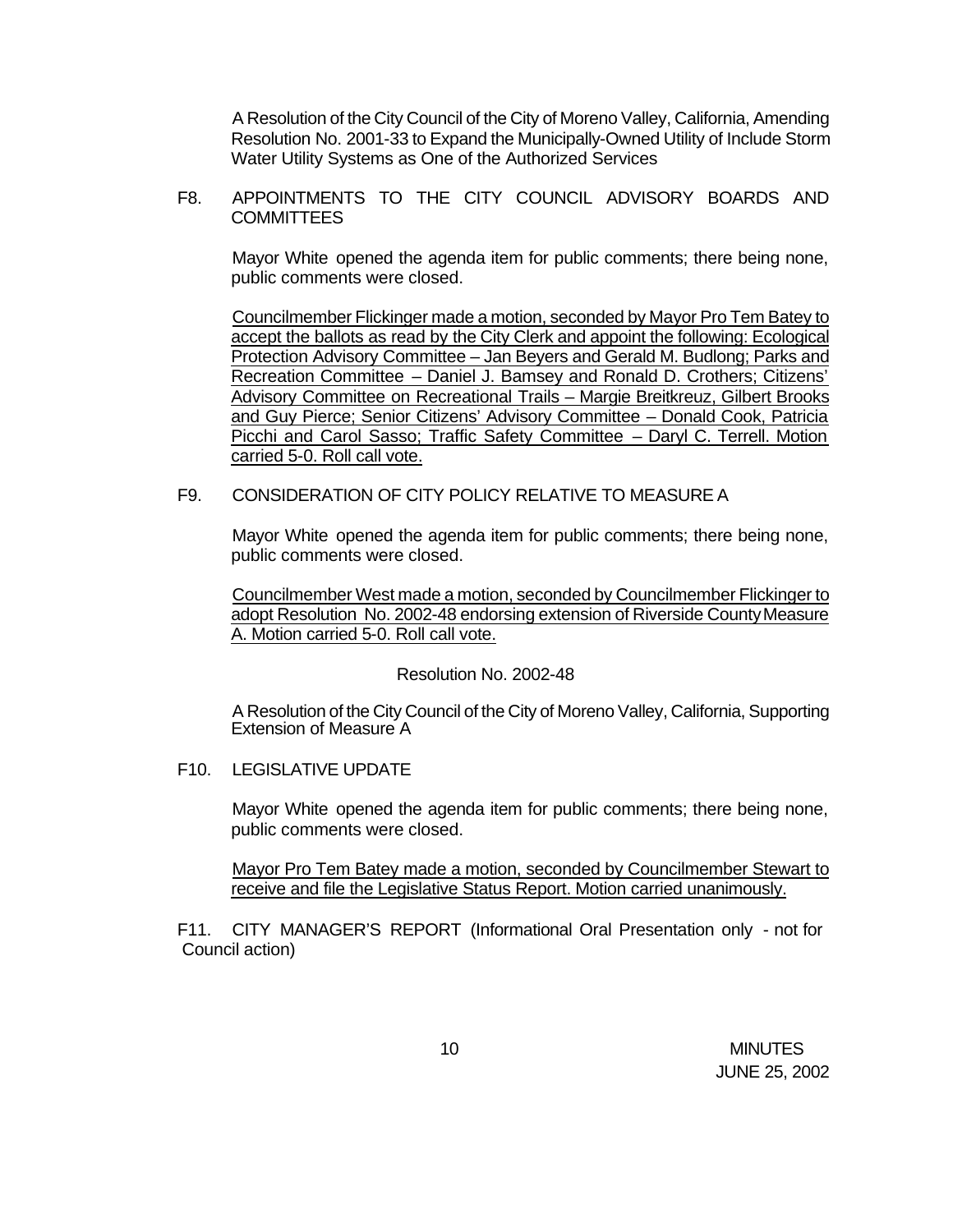# **G. LEGISLATIVE ACTIONS**

ORDINANCES - 1ST READING AND INTRODUCTION - NONE

ORDINANCES - 2ND READING AND ADOPTION

G1. ADOPTION OF ORDINANCE NO. 604, AN ORDINANCE OF THE CITY COUNCIL OF THE CITY OF MORENO VALLEY, CALIFORNIA, AMENDING TITLE 9 OF THE CITY OF MORENO VALLEY MUNICIPAL CODE REGARDING DEVELOPMENT REVIEW REQUIREMENTS, INCOMPLETE AND INACTIVE APPLICATIONS, RESIDENTIAL DEVELOPMENT STANDARDS, PLANNED UNIT DEVELOPMENTS, AIRPORT LAND USE COMPATIBILITY, ACCESSORY STRUCTURES, FENCES AND SYSTEMS, COMPACT PARKING, NEIGHBORHOOD IDENTIFICATION SIGNS, OFF-SITE REAL ESTATE SIGNS AND ARCHITECTURAL COMPATIBILITY (RECEIVED FIRST READING AND INTRODUCTION JUNE 11, 2002 ON A 4-0 VOTE, BATEY ABSENT)

Mayor White opened the agenda item for public comments; there being none, public comments were closed.

Councilmember Flickinger made a motion, seconded by Councilmember Stewart to adopt Ordinance No. 604. Motion carried 4-1, Mayor Pro Tem Batey abstaining. Roll call vote.

#### Ordinance No. 604

An Ordinance of the City Council of the City of Moreno Valley, California, Amending Title 9 of the City of Moreno Valley Municipal Code Regarding Development Review Requirements, Incomplete and Inactive Applications, Residential Development Standards, Planned Unit Developments, Airport Land Use Compatibility, Accessory Structures, Fences and Systems, Compact Parking, Neighborhood Identification Signs, Off-Site Real Estate Signs and Architectural **Compatibility** 

ORDINANCES - URGENCY ORDINANCES – NONE

RESOLUTIONS – NONE

PUBLIC COMMENTS **ON ANY SUBJECT NOT ON THE AGENDA** UNDER THE JURISDICTION OF THE CITY COUNCIL ARE AS FOLLOWS:

Daryl C. Terrell – Address matter of record

1) Vision for Moreno Valley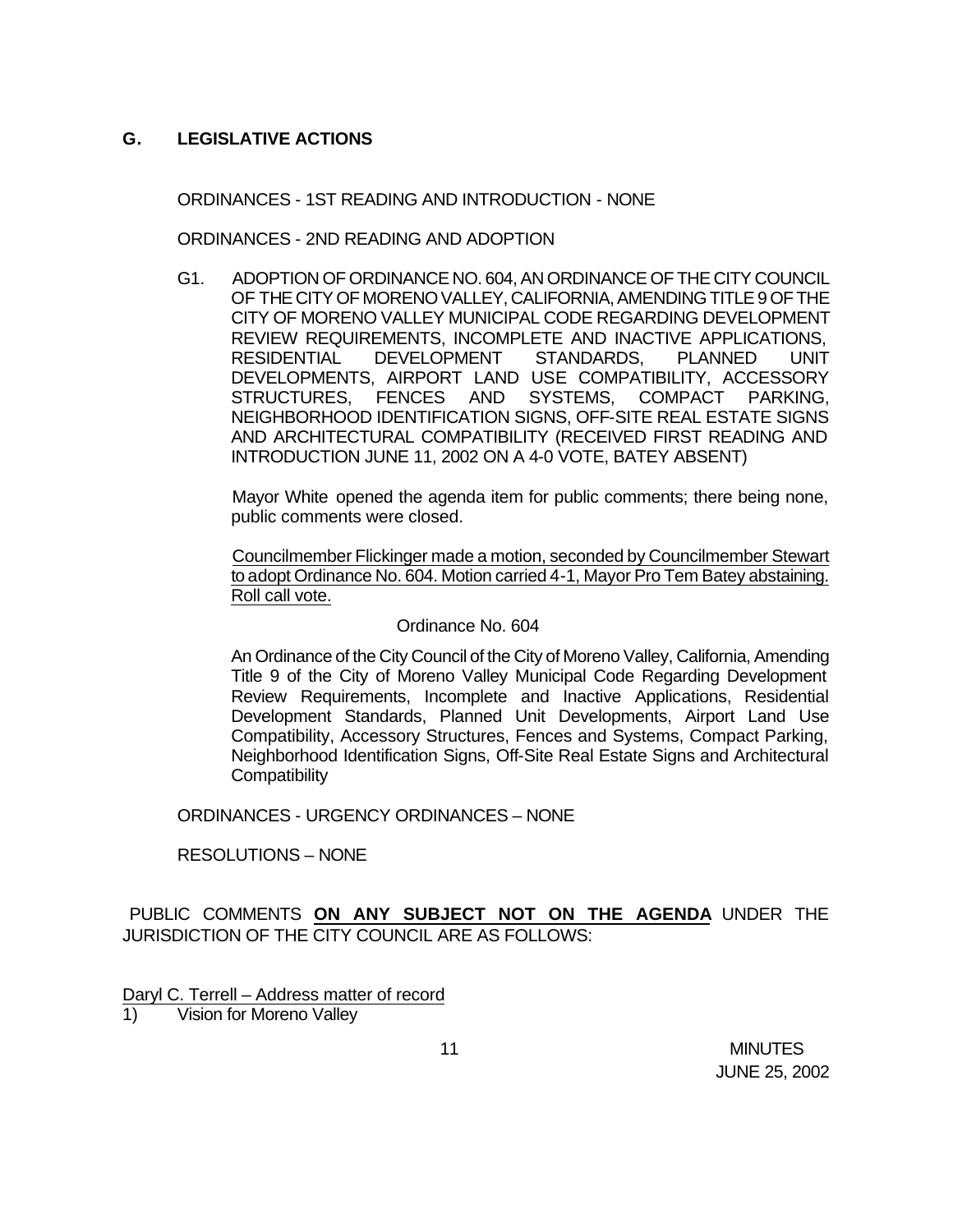Lisha B. Smith – Representing SCAQMD

1) Liaison with the South Coast Air Quality Management District for the City of Moreno Valley - announced improvement of the air quality in the area

Ray Hosman – Address matter of record

- 1) Franchise fees received by the City
- 2) Speed limit on Moreno Beach Drive

### Vincent Lopez, 24270 Webster Ave.

- 1) His son, Vincent Lopez, Jr., received an award from President Bush for academic achievement at Sunnymeadows School. His wife Corina also hero for working with his son
- 2) Cars speeding on Webster Avenue

# Pete Bleckert – Address matter of record

- 1) Vehicle License Fees
- 2) Contract for Police Services
- 3) Utility User's Tax

# Gilbert Brooks – 25615 Casa Encantador Road

- 1) New development east of Lasselle and south of Iris affecting cross country trail
- 2) Access to new park planned for the area

## Marcia Rodolf-Amino – 10363 Crest Brook

1) Councilmember Stewart's comments at the last council meeting regarding Louise Palomarez

2) Fourth council term for Councilmember Stewart

## Victoria Baca – P.O. Box 702

- 1) Councilmember Stewart's comments at last council meeting
- 2) Behavior of Moreno Valley Police officer at niece's birthday party
- 3) Utility User's Tax and minority representation

# Louise Palomarez – P.O. Box 702

1) Utility User's Tax

# Raul Wilson – P.O. Box 702

- 1) City's hiring practice regarding minorities
- 2) Utility User's Tax

George Albanese – Address matter of record (Submitted discourse for the public record) 1) 2001/02 Grand Jury Report findings regarding termination of former City Clerk, Alicia Chavez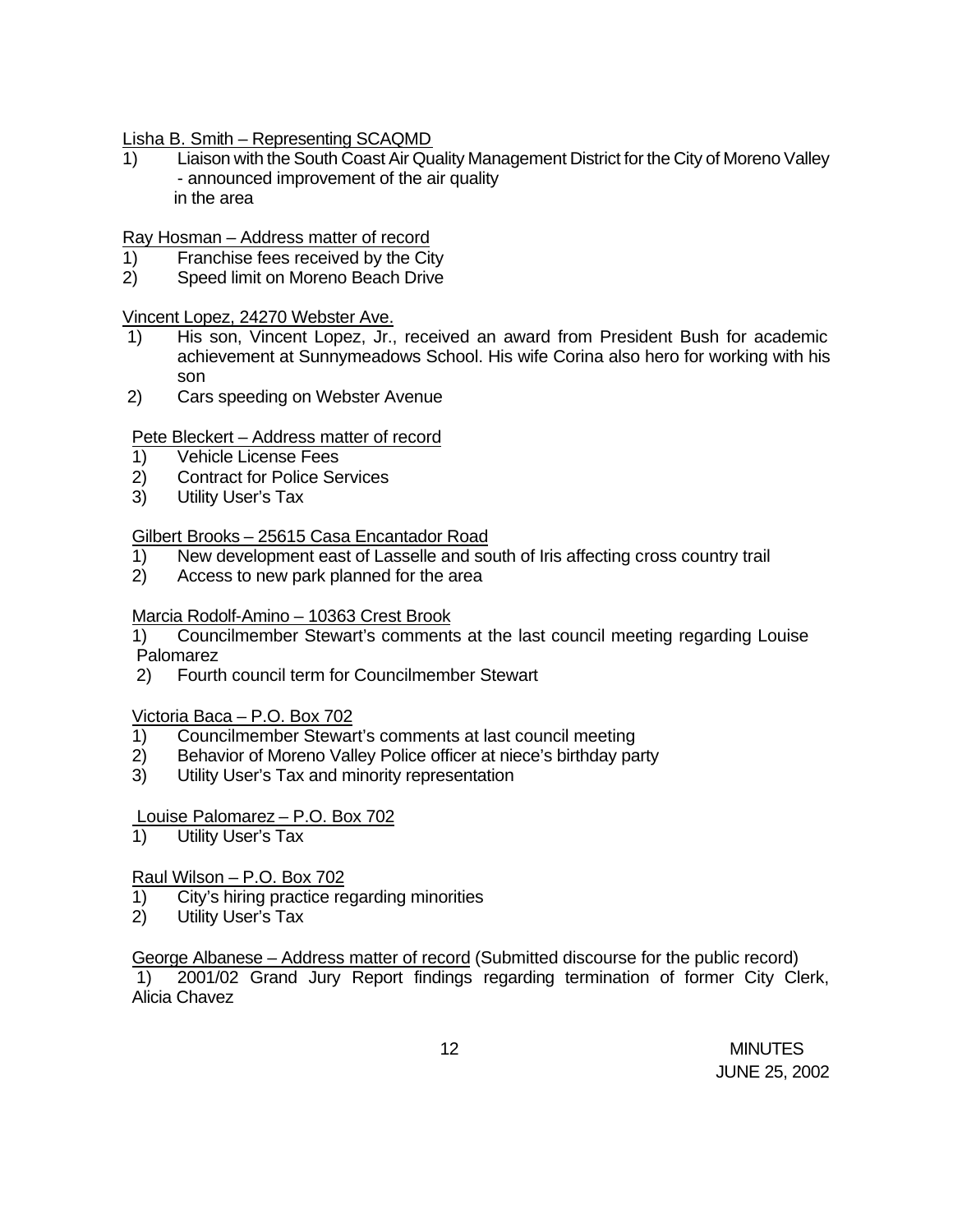Christopher Prudhome – 15595 Gorrion Court

1) Thanked the City Council and staff for doing a good job

## **CLOSING COMMENTS AND/OR REPORTS OF THE CITY COUNCIL, COMMUNITY SERVICES DISTRICT, OR COMMUNITY REDEVELOPMENT AGENCY**

Councilmember Stewart

1) Responded to speakers who addressed the Council regarding his comments at the last council meeting

2) Addressed the ethnic statistics quoted by Mr. Wilson – stated his figures did not add up correctly. Also explained the City Clerk as well as the Director of Parks and Recreation are of Hispanic heritage

- 2) City always looking for more money to devote to public safety
- 4) Crime statistics are good but could be better

Councilmember West

1) Thanked the City Manager, Public Works Director and Special Districts Manager for the expanded Street Improvement Program – funding of this program has started the process to pave some of the private streets on the East end of town

Councilmember Flickinger

- 1) Stated the City is not hiding figures on franchise fees
- 2) Speed limits appropriate per State law
- 3) With respect to number of minorities on senior staff they must have their college degree – encourages all minorities to get a college education
- 4) Stated the trips to Sacramento are not fun but are very effective in getting legislation passed to benefit the Moreno Valley taxpayers
- 5) Grand Jury findings are not accurate
- 6) Encouraged all to attend the July  $4<sup>th</sup>$  festivities celebration of America's freedom

#### Mayor Pro Tem Batey – no comments

Mayor White – no comments

## **CLOSED SESSION**

## **REPORT OF ACTION FROM CLOSED SESSION BY CITY ATTORNEY, IF ANY - NONE**